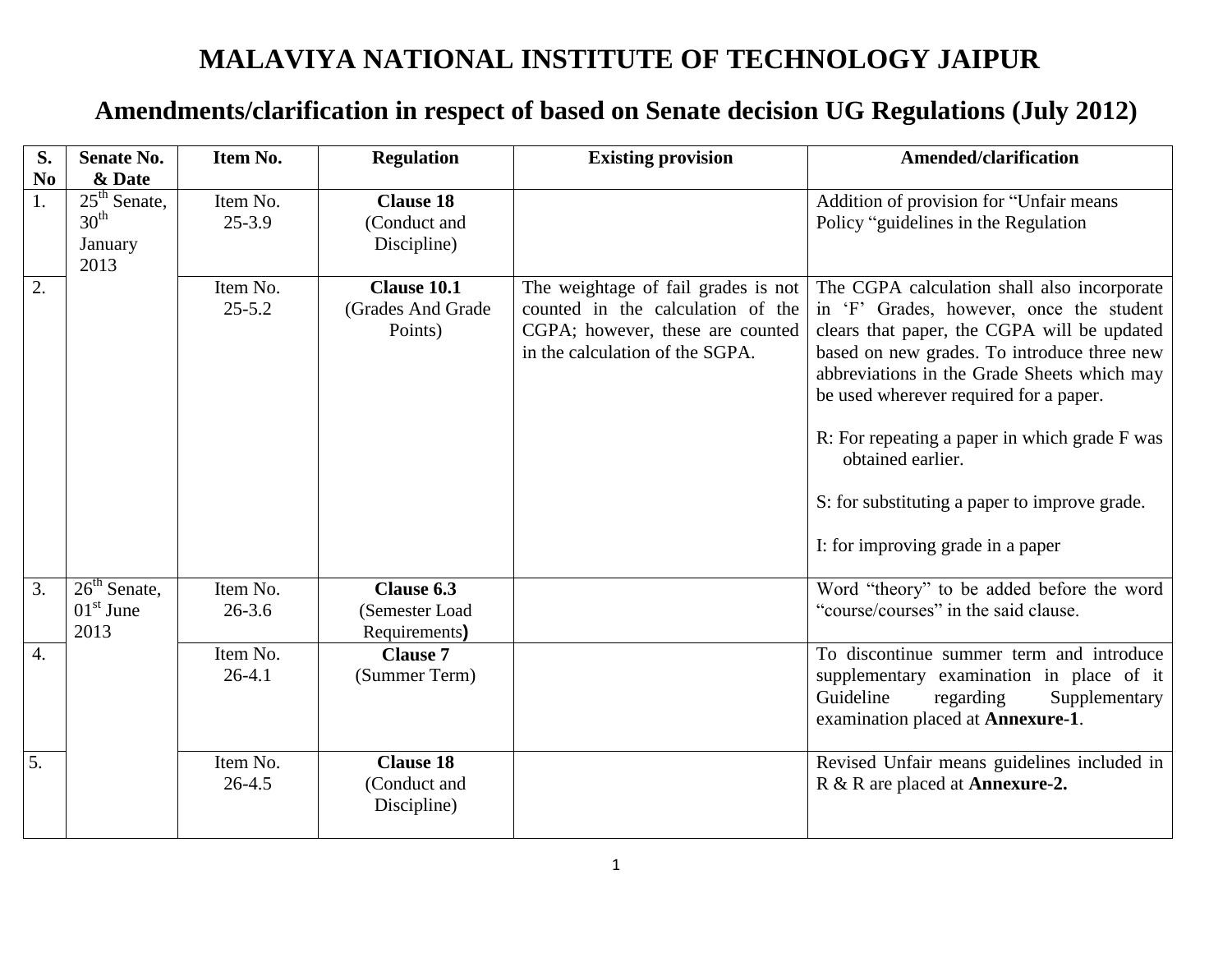| 6.               | $27th$ Senate,<br>$30^{\text{th}}$<br>September<br>2013 | Item No.<br>$27-4.8$   | Clause 10.5<br>[Semester Grade Point<br>Average (SGPA) and<br>Cumulative<br><b>Grade Point Average</b><br>$(CGPA)$ ] |                                                                                                                                                           | Modified formula for calculation of CGPA<br>approved (reference Item No. 25-5.2)                                                                                                                                                                                                                                                                     |
|------------------|---------------------------------------------------------|------------------------|----------------------------------------------------------------------------------------------------------------------|-----------------------------------------------------------------------------------------------------------------------------------------------------------|------------------------------------------------------------------------------------------------------------------------------------------------------------------------------------------------------------------------------------------------------------------------------------------------------------------------------------------------------|
| $\overline{7}$ . | $28th$ Senate,<br>09 <sup>th</sup><br>December<br>2013  | Item No.<br>$28 - 3.8$ | Clause 6.3<br>(Semester Load<br>Requirements)                                                                        | Student may register for a minimum<br>of 3 courses and a maximum of<br>seven/eight courses as advised by<br>advisor/DUGC<br>Programme<br>the<br>convener. | In case of weaker students the DUGC may<br>forward cases of deficient students' for course<br>registration<br>Academic<br>Performance<br>to<br>Evaluation Committee (APEC) and such<br>cases shall be dealt individually.                                                                                                                            |
| 8.               | $29th$ Senate,<br>09 <sup>th</sup> April<br>2014        | Item No.<br>$29 - 3.3$ | Page No. 6                                                                                                           | The DPGC Convener<br>shall<br>be<br>nominated by the faculty board of<br>the department for a term of two<br>years.                                       | The DUGC/DPGC Convener<br>shall<br>be<br>nominated by the faculty board of the<br>department for a term of two years.                                                                                                                                                                                                                                |
| 9.               | $30th$ Senate,<br>$8th$ August<br>2014                  | Item No.<br>$30 - 3.3$ | <b>Clause 12</b><br>(Exchange<br>Programme/Internship<br>as a Non Degree<br>Student)                                 | Clause 1.5.2, 1.8, 6, 6.3, 5.2, 5.6 and<br>12 in UG Regulation<br>as per<br>Annexure                                                                      | Modifications in Clause 1.5.2, 1.8, 6, 6.3, 5.2,<br>5.6 and 12 of UG Regulation in order to<br>consider the credit for the course/dissertation<br>work done by the MNIT students in the<br>Institution(s) with whom MNIT has signed<br><b>MOU</b><br>for<br>research<br>and<br>academic<br>collaboration. The modifications placed at<br>Annexure-3. |
| 10.              |                                                         | Item No.<br>$30-4.4$   | Clause 6.5 & 13.4<br>(Registration of a<br>Deficient Student &<br><b>Academic Probation</b> )                        |                                                                                                                                                           | Clarification regarding policy governing the<br>promotion of UG students to next semester in<br>B. Tech./ B.Arch. programme. The policy<br>regarding promotion to next semester of UG<br>programme placed at <b>Annexure-4</b> .                                                                                                                     |
| 11.              | $31st$ Senate,<br>02 <sup>nd</sup><br>December<br>2014  | Item No.<br>$31 - 1.0$ | <b>Clause 18</b><br>(Conduct and<br>Discipline)                                                                      |                                                                                                                                                           | provision<br>"Disciplinary<br>Addition<br>of<br>Committee" as per the following constitution<br>accordance<br>with<br>the<br>No.<br>order<br>in<br>MNIT/DIR/2014/719 dated<br>$23 - 05 -$<br>2014 and to look into the anti-ragging                                                                                                                  |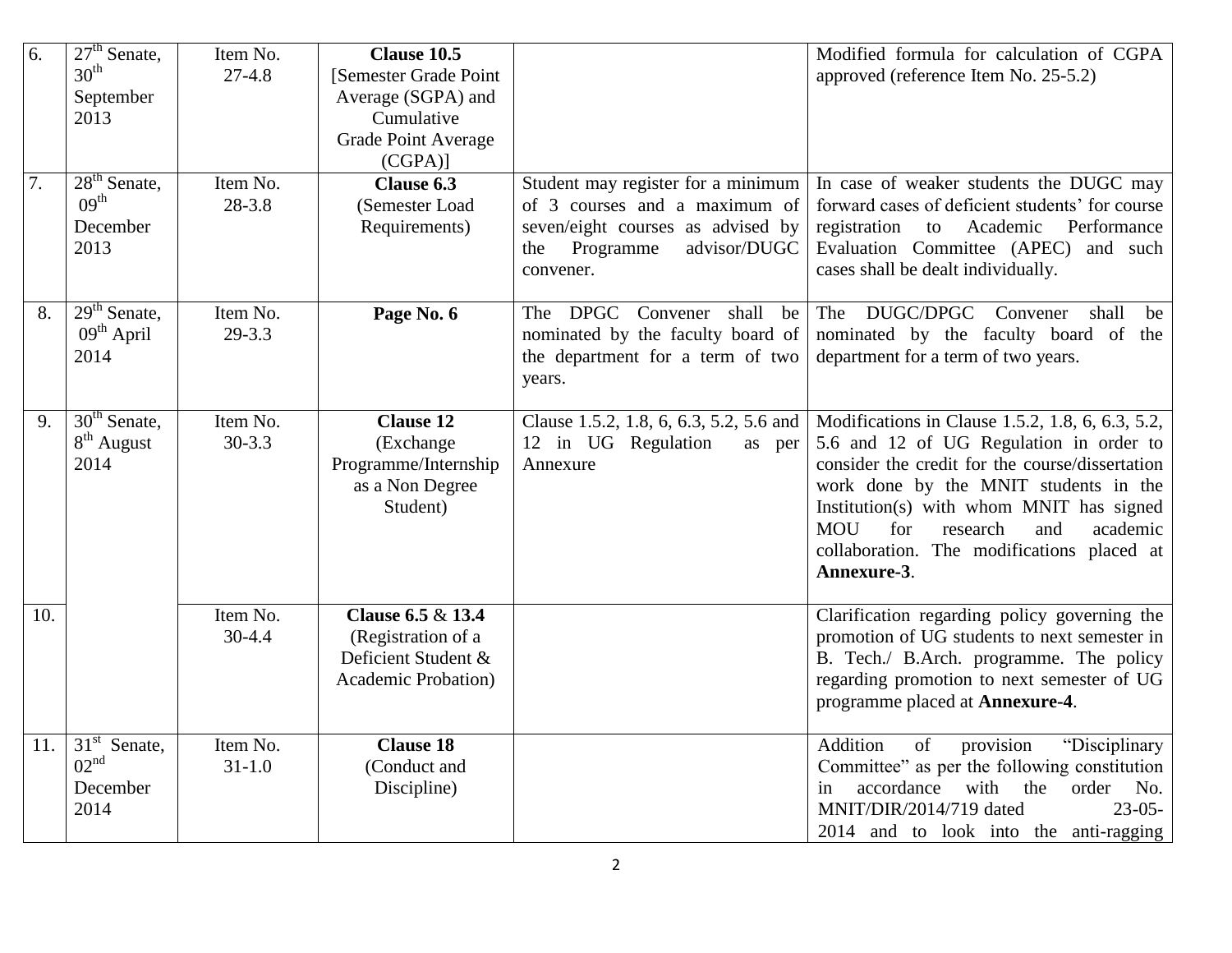|     |                                                              |                        |                                                          | activities & other related issues;                                                                                                                                                                                                                                                                                                                                                                                                                                                                          |
|-----|--------------------------------------------------------------|------------------------|----------------------------------------------------------|-------------------------------------------------------------------------------------------------------------------------------------------------------------------------------------------------------------------------------------------------------------------------------------------------------------------------------------------------------------------------------------------------------------------------------------------------------------------------------------------------------------|
|     |                                                              |                        |                                                          | Dean (Student Welfare),<br>(i)<br>Dean (Academic),<br>(ii)<br><b>Coordinator Security</b><br>(iii)<br>Director's nominee -2 members<br>(iv)<br>Chief Warden<br>(v)                                                                                                                                                                                                                                                                                                                                          |
|     |                                                              |                        |                                                          | Floating members:                                                                                                                                                                                                                                                                                                                                                                                                                                                                                           |
|     |                                                              |                        |                                                          | Warden of Concerned Hostel<br>(i)<br>Head of Concerned Department<br>(ii)<br><b>Sports Officer</b><br>(iii)<br>Student Mess Secretary B. Tech.<br>(iv)<br>B.Arch. (Concerned) hostel.                                                                                                                                                                                                                                                                                                                       |
|     |                                                              |                        |                                                          | Any of the above members may be invited as<br>per the requirement.                                                                                                                                                                                                                                                                                                                                                                                                                                          |
| 12. |                                                              | Item No.<br>$31 - 4.3$ | <b>Clause 10</b><br>(Grading System)                     | In case a student registers for a "D Grade"<br>course" for improvement, in a Semester/<br>Supplementary examination and scores "F<br>Grade" instead of up-gradation in his/her<br>grade. The new (revised grade) attained by<br>the student shall be incorporated in the<br>revised Grade sheet for computation of<br>his/her CGPA, irrespective it is "Grade F or<br>any other grade permitted for such cases"<br>(applicable to students enrolled as per new<br>scheme form semester beginning July 2015. |
| 13. | $31^{st}$<br>Senate,<br>02 <sup>nd</sup><br>December<br>2014 | Item No. 31-4.3        | Clause 13.2<br>(Maximum and<br><b>Minimum Duration</b> ) | Clarification to the Clause, the minimum<br>duration of the program implies the duration<br>of coursework/study and when a student is<br>awarded semester withdrawal or is rusticated<br>for a semester, the duration of course<br>work/study is accordingly reduced. The                                                                                                                                                                                                                                   |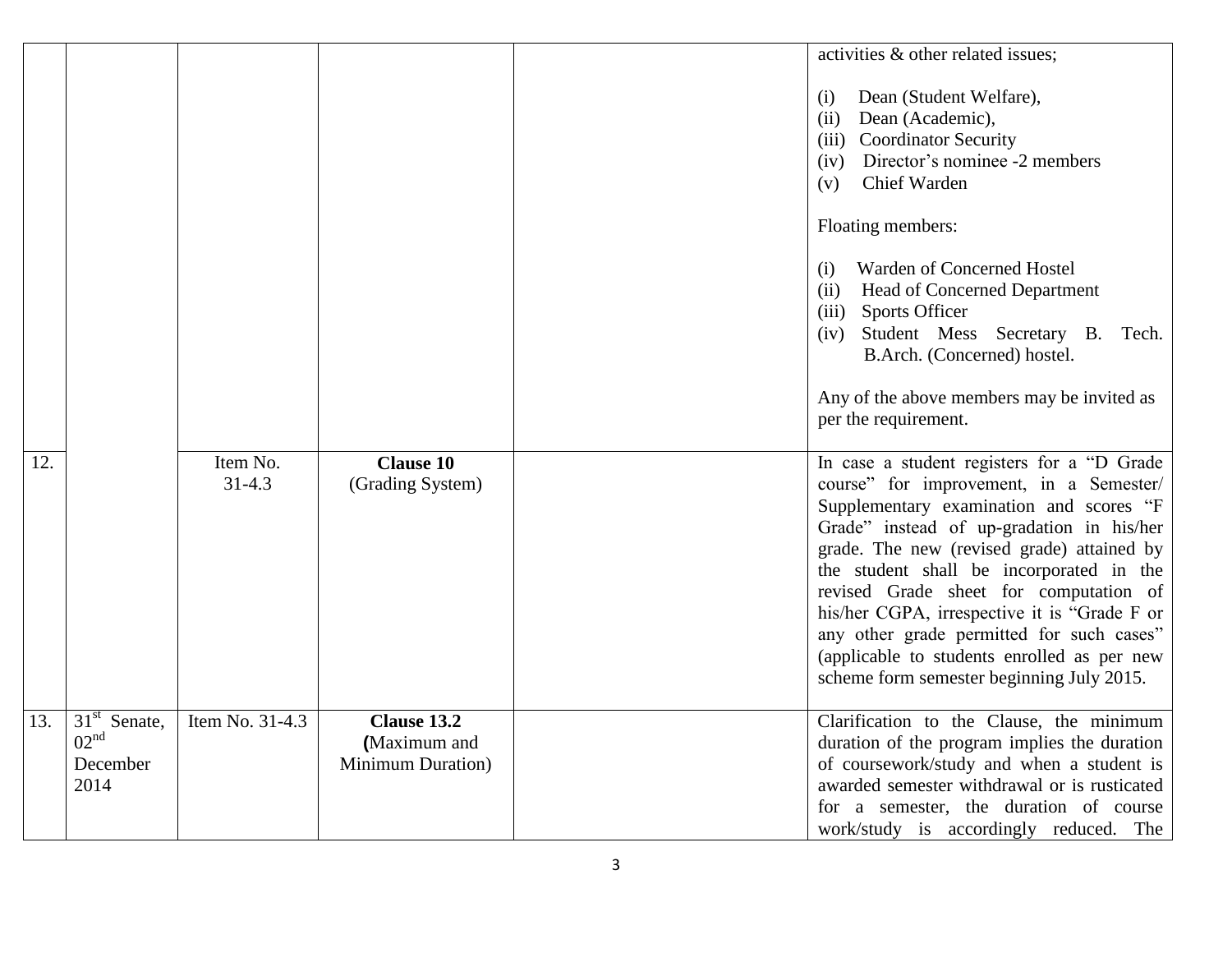|     |                                                        |                        |                                                                          | minimum duration shall not include the<br>period of withdrawal/rustication.<br>The DUGC & APEC should consider the<br>performance/existing SGPA/CGPA of the<br>student and advise the student for registering<br>in specific number of the 'D Grades' courses<br>(if offered) provided he is within the limit of<br>4.5-5 CGPA otherwise he will have to repeat<br>the semester and minimum duration of the<br>programme shall be increased by one<br>semester. |
|-----|--------------------------------------------------------|------------------------|--------------------------------------------------------------------------|-----------------------------------------------------------------------------------------------------------------------------------------------------------------------------------------------------------------------------------------------------------------------------------------------------------------------------------------------------------------------------------------------------------------------------------------------------------------|
| 14. |                                                        | Item No.<br>$31 - 4.3$ | Clause 5.7<br>(Refund of Fees)                                           | Addition in the clause,<br>"Fee refund policy in respect of the semester<br>withdrawal cases".<br>"No fee shall be refunded in case a student is<br>rusticated/suspended for a semester or his<br>semester exams are cancelled on account of<br>unfair means".<br>"In semester withdrawal cases and in cases                                                                                                                                                    |
|     |                                                        |                        |                                                                          | where students are debarred from a particular<br>semester, the students are required to pay all<br>Institute fees (as applicable to continue on<br>rolls) excluding the tuition fee.                                                                                                                                                                                                                                                                            |
| 15. | $31st$ Senate,<br>02 <sup>nd</sup><br>December<br>2014 | Item No.<br>$31 - 4.3$ |                                                                          | Fee refund policy in respect of new entrants<br>on withdrawal after admission in MNIT<br>Jaipur.                                                                                                                                                                                                                                                                                                                                                                |
| 16. |                                                        | Item No.<br>$31 - 4.4$ | <b>Clause 10.2(8)</b><br>(General Guidelines for<br>the Award of Grades) | Addition in provision in case a student is<br>required to appear in the course as he had<br>taken semester withdrawal or had been                                                                                                                                                                                                                                                                                                                               |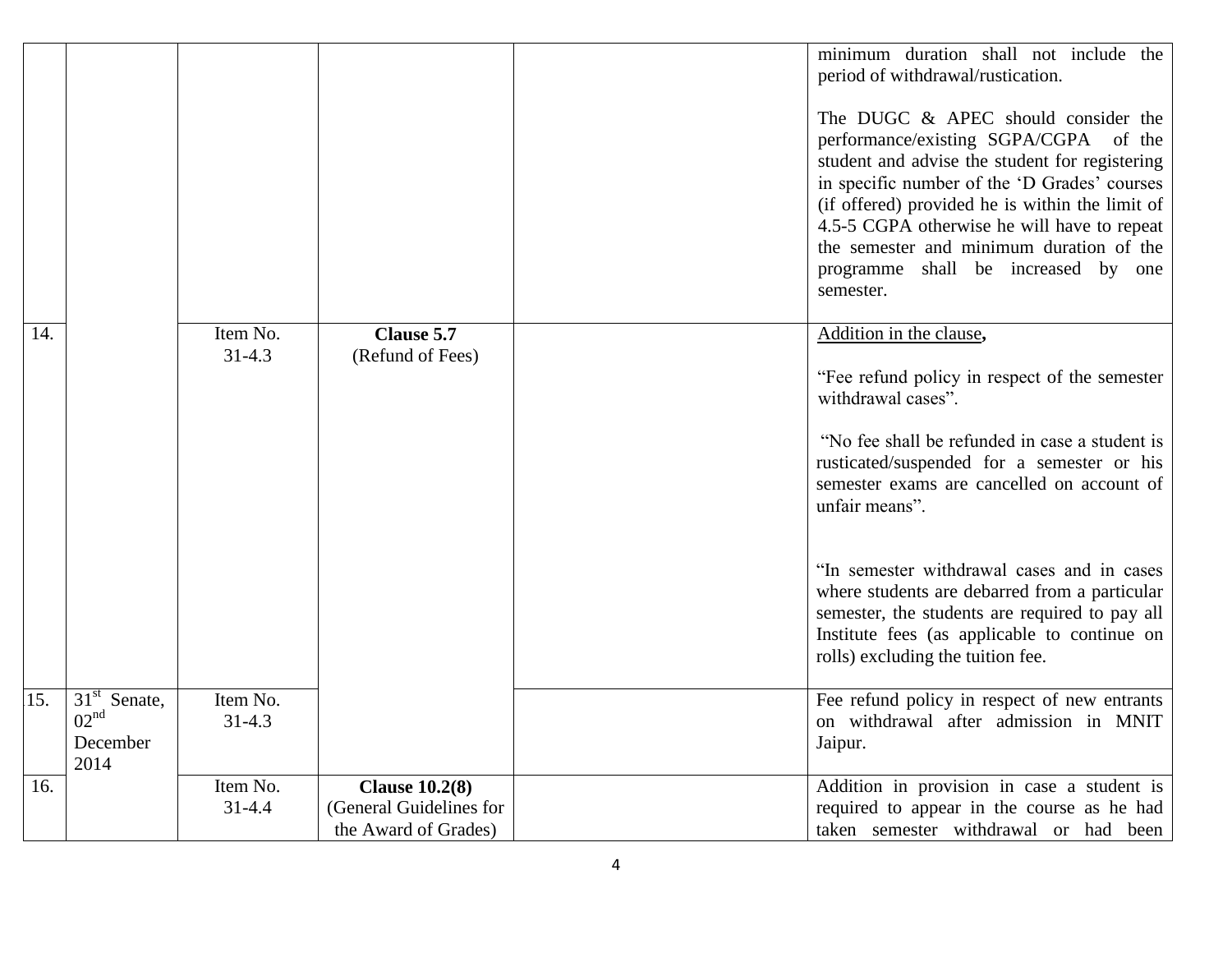|     |                                       |                        |                                                                                    |                                    | debarred from the semester $\&$ awarded $F$<br>grade in End semester exam on account of<br>unfair means or prevented from appearing in<br>the End Term exam due to shortage of<br>attendance, the student shall be treated as<br>fresh case and may be awarded Grade as<br>applicable to any new student.                                                                                                                                                                                                                                                                                                                                                                                                                                                                                                                                                                                                                                                                                                    |
|-----|---------------------------------------|------------------------|------------------------------------------------------------------------------------|------------------------------------|--------------------------------------------------------------------------------------------------------------------------------------------------------------------------------------------------------------------------------------------------------------------------------------------------------------------------------------------------------------------------------------------------------------------------------------------------------------------------------------------------------------------------------------------------------------------------------------------------------------------------------------------------------------------------------------------------------------------------------------------------------------------------------------------------------------------------------------------------------------------------------------------------------------------------------------------------------------------------------------------------------------|
| 17. | $32nd$ Senate<br>$28th$ March<br>2015 | Item No.<br>$32 - 5.6$ | <b>Clause 12</b><br>(Exchange Programme/<br>Internship as a Non<br>Degree Student) | Academic and research institutions | replaced by "Academic Institutions/<br>(i)<br>R&D Organizations/ Industries".<br>(ii) The credits of the Internship undertaken<br>by a student in a outside Incubation<br>Center/Startup/Academic<br>Institutions/R&D<br>Organizations/<br>Industries "will be added towards award<br>of degree, however the grades of the<br>same shall not be taken into consideration<br>for computation of CGPA of the student.<br>(iii) The concerned DUGC of the department<br>shall evaluate the Internship undertaken<br>by the student based on the following<br>sub-clauses of clause 12.<br>In case of Academic Institutions; the<br>(a)<br>provisions of clause $12(e)$ of<br>UG<br>Regulations shall be applicable if the<br>student does course work.<br>(b) If the student does project/internship than<br>clause 12 (f) of the UG Regulation shall<br>be applicable.<br>R&D<br>Organizations/<br><sub>In</sub><br>case<br>of<br>(c)<br>Industries; clause 12(f) of the UG<br>Regulation shall be applicable. |